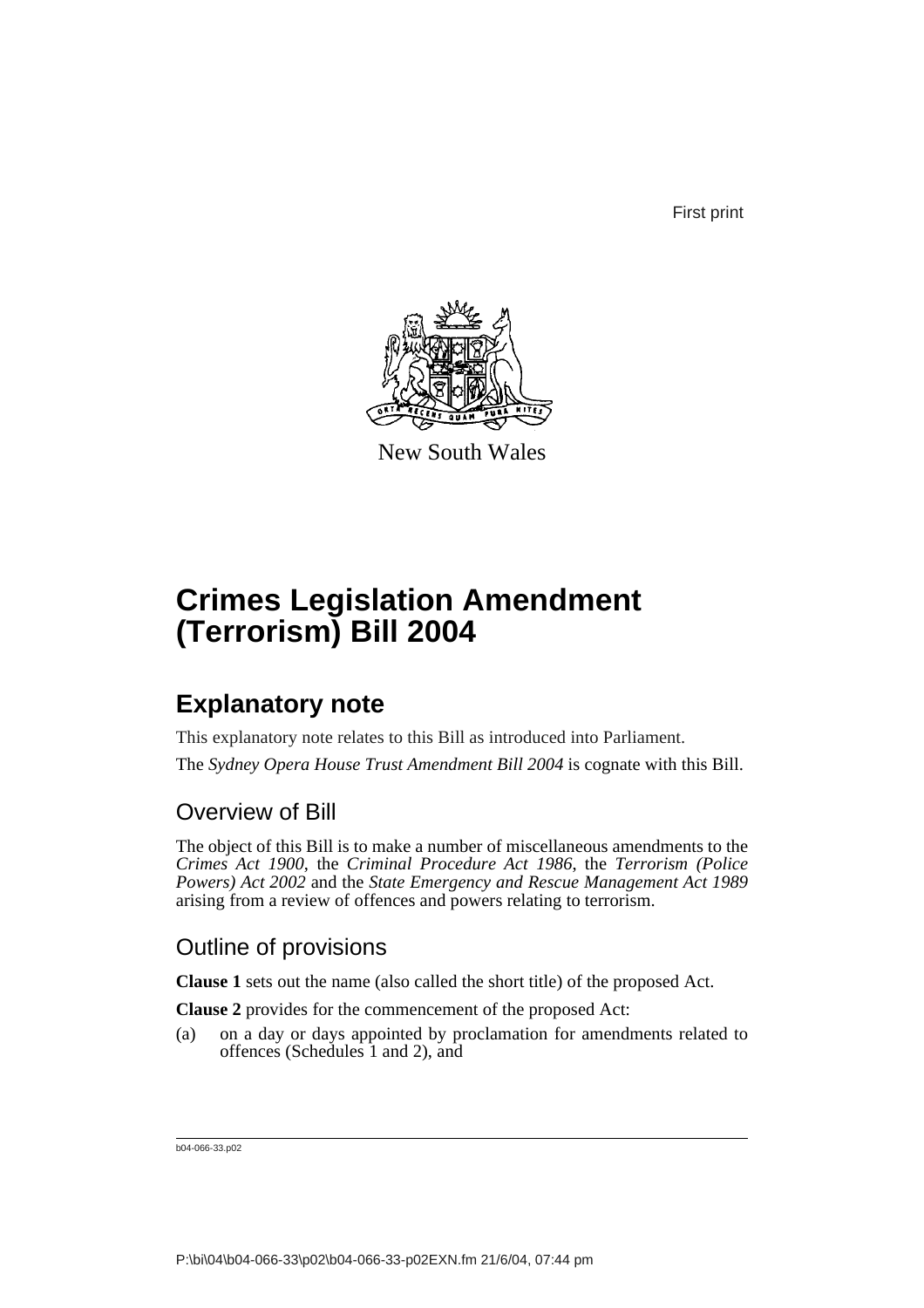Explanatory note

(b) on the date of assent for amendments related to powers (Schedules 3 and 4).

**Clause 3** is a formal provision that gives effect to the amendments to the *Crimes Act 1900* set out in Schedule 1.

**Clause 4** is a formal provision that gives effect to the amendment to the *Criminal Procedure Act 1986* set out in Schedule 2.

**Clause 5** is a formal provision that gives effect to the amendments to the *Terrorism (Police Powers) Act 2002* set out in Schedule 3.

**Clause 6** is a formal provision that gives effect to the amendment to the *State Emergency and Rescue Management Act 1989* set out in Schedule 4.

### **Schedule 1 Amendment of Crimes Act 1900**

**Schedule 1 [1]** inserts an interpretation provision into section 4. At present, various offences against the person refer to the administration or taking of poison or other destructive or noxious thing, for example, section 41 (Administering poison etc with intent to injure or annoy) and section 39 (Using poison etc so as to endanger life). The amendment makes it clear that the offence is committed if the poison or thing is caused to be administered or taken by causing any person to inhale, take or be exposed to the poison or thing by its release into the person's environment.

**Schedule 1 [2]** revises section 48 (which currently makes it an offence to place, or throw, an explosive in or near a building, ship or vessel) to extend the offence to a public place and to any vehicle, train or other conveyance.

**Schedule 1 [3]** amends section 55 to increase the maximum penalty for the possession or making of explosives, noxious things or any other instrument or thing, with the intention of injuring persons, from imprisonment for 5 years to imprisonment for 10 years.

**Schedule 1 [4]** amends the heading to Part 3B (which currently relates to firearms and related offences) to reflect the addition of offences relating to explosives (see items [5] and [9]).

**Schedule 1 [5]** inserts proposed section 93FA into the Act to deal with the possession or making of explosives.

Proposed section 93FA (1) creates a new offence (maximum penalty: imprisonment for 5 years) if a person possesses explosives in a public place without reasonable excuse or lawful purpose.

Proposed section 93FA  $(2)$ – $(4)$  contains the summary offence, currently in section 545D, of possessing or making explosives in suspicious circumstances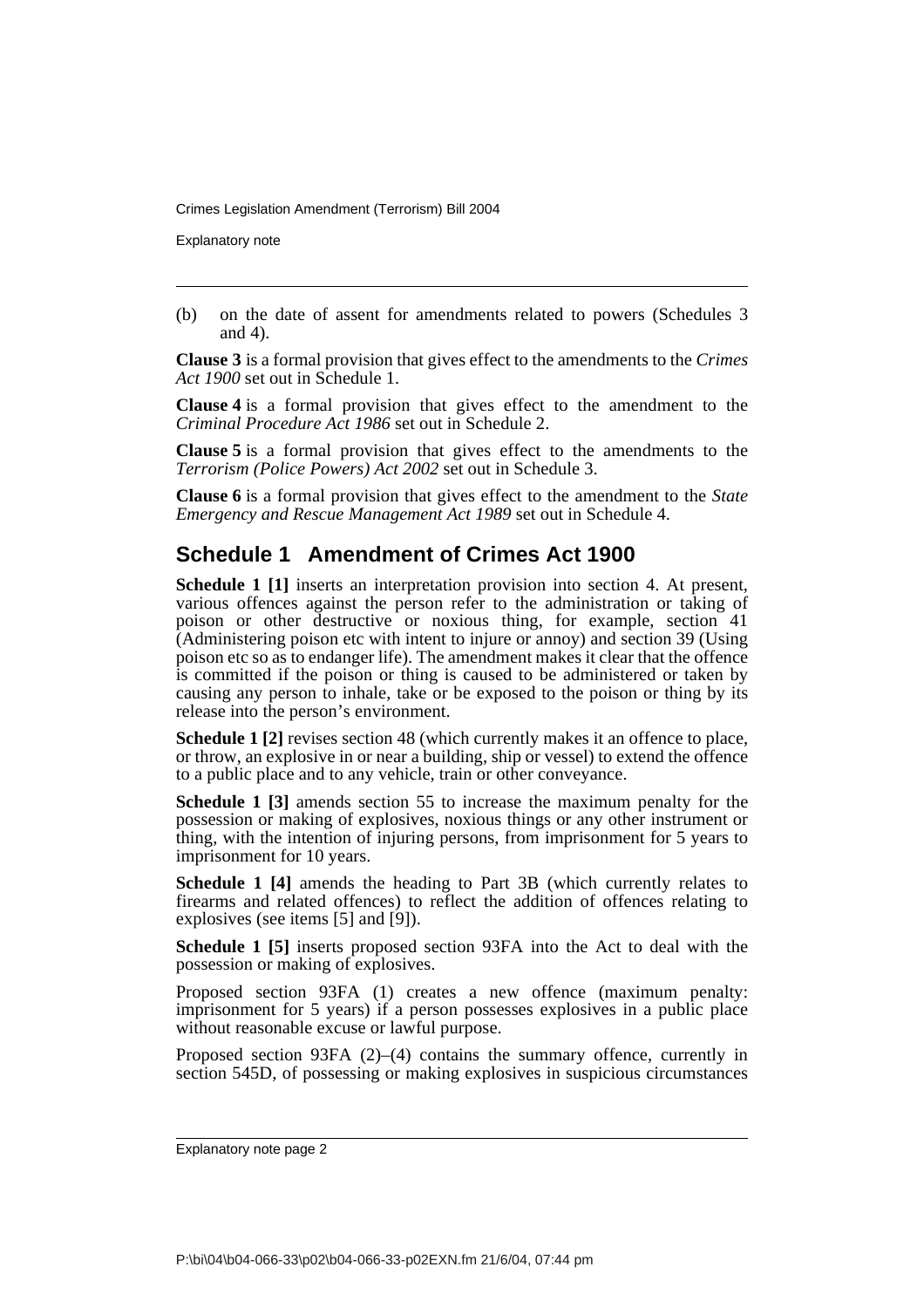Explanatory note

and increases the maximum penalty from imprisonment for 1 year or a fine of 10 penalty units (or both) to imprisonment for  $\tilde{2}$  years or a fine of 50 penalty units (or both).

**Schedule 1 [6]** amends section 200 to increase the maximum penalty for the possession of explosives with the intention of maliciously destroying or damaging property from imprisonment for 3 years to imprisonment for 7 years.

**Schedule 1 [7]** amends section 203A to extend the definition of *public facility* in connection with offences related to sabotage so as to include the sabotage or threatened sabotage of public computer systems (including systems providing banking or other services to the public).

**Schedule 1 [8]** omits section 545D consequent on its transfer to Part 3B, as proposed section 93FA (2)–(4) (see item [5]).

**Schedule 1 [9] and [10]** transfer section 545E (an explosives-related offence) to Part 3B, which is being extended to explosives offences.

#### **Schedule 2 Amendment of Criminal Procedure Act 1986**

**Schedule 2** amends Table 2 of Schedule 1 to the Act to provide that the proposed new offence of possessing explosives in a public place is to be tried summarily, unless the prosecution otherwise elects.

#### **Schedule 3 Amendment of Terrorism (Police Powers) Act 2002**

**Schedule 3 [1]** amends section 5 to clarify the circumstances in which the special powers conferred by the Act may be authorised. At present the special powers are only exercisable if the Commissioner or a Deputy Commissioner of Police (or other available senior police officer) is satisfied that there are reasonable grounds for believing that there is an imminent threat of a terrorist act. The proposed amendment will require the Commissioner etc to be satisfied that there are reasonable grounds for believing that there is a threat of a terrorist act occurring in the near future.

**Schedule 3 [2]** inserts proposed section 14A into the Act to authorise the Commissioner of Police or a Deputy Commissioner (or other available senior police officer) to give directions to government agencies (and their members and officers) to facilitate the exercise of the special powers conferred on police officers under the Act when an authority to exercise those powers is given by the Commissioner, Deputy Commissioner or other senior officer.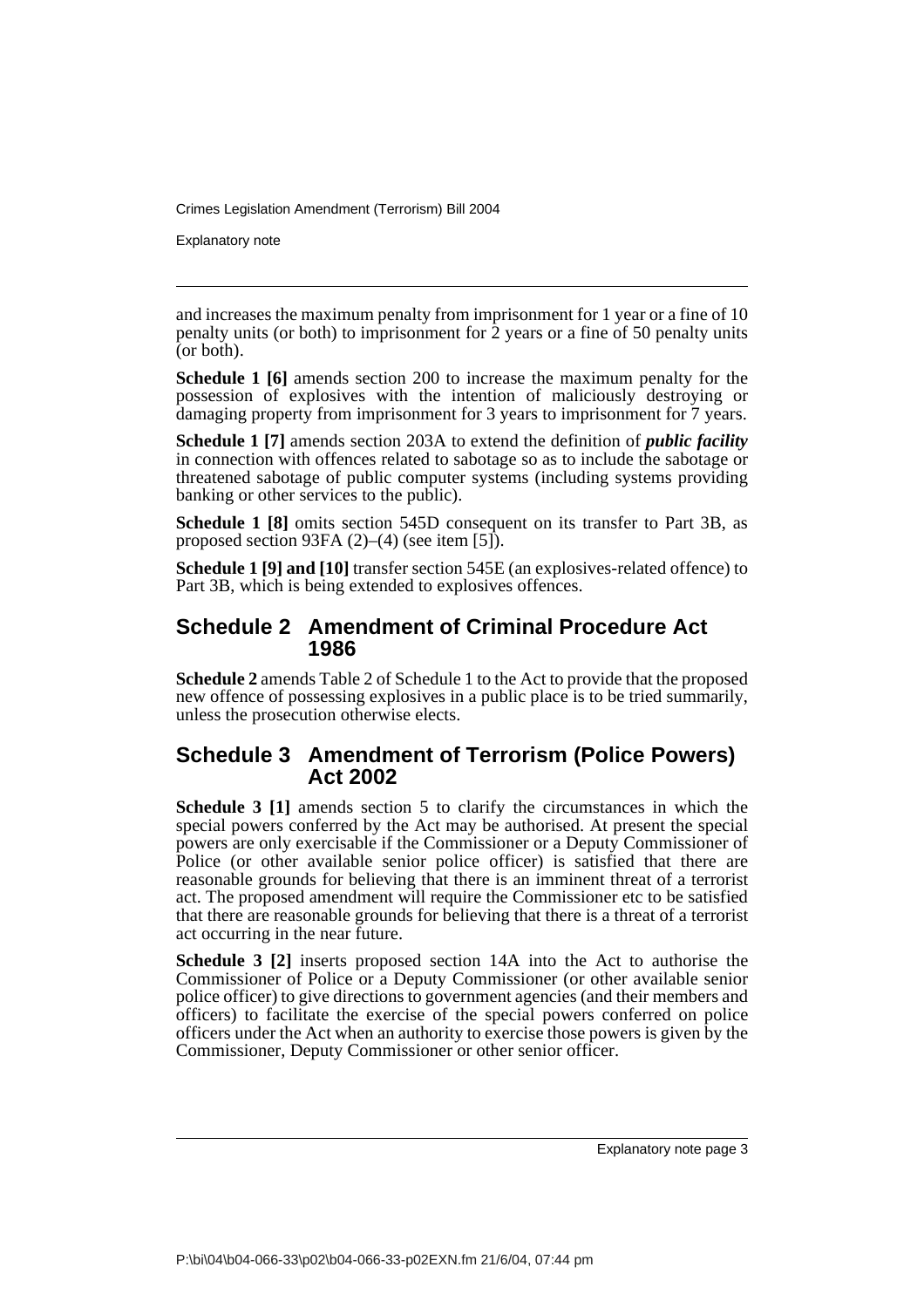Explanatory note

**Schedule 3 [3]** inserts proposed section 19A into the Act to confer specific power on police officers to place a roadblock or other cordon in or around a target area where police officers are authorised to exercise special powers under the Act to search persons, vehicles or premises.

#### **Schedule 4 Amendment of State Emergency and Rescue Management Act 1989**

**Schedule 4** amends section 4 (Definition of "emergency") to make it clear that a terrorist act is included in the actual or imminent occurrences (such as fires, floods, storms, earthquakes, explosions, accidents, epidemics or warlike actions) that can constitute an emergency for the purposes of the Act. Accordingly, the Premier may declare a state of emergency under section 33 of the Act in connection with such an emergency if satisfied that it constitutes a significant and widespread danger to life or property in New South Wales.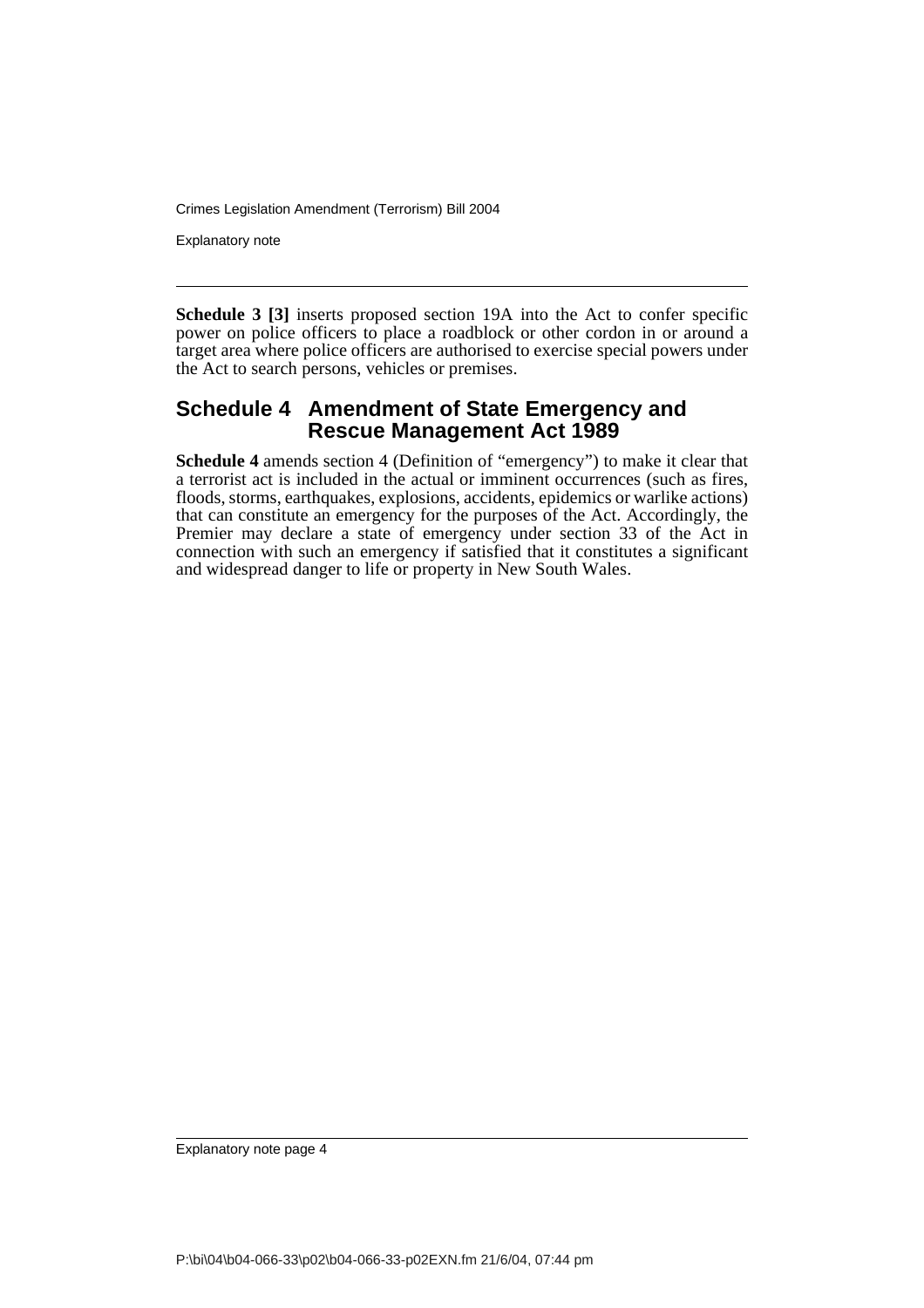First print



New South Wales

## **Crimes Legislation Amendment (Terrorism) Bill 2004**

### **Contents**

|                                                 | Page                                                                                                                                                               |
|-------------------------------------------------|--------------------------------------------------------------------------------------------------------------------------------------------------------------------|
| Name of Act                                     | 2                                                                                                                                                                  |
| Commencement                                    | 2                                                                                                                                                                  |
| Amendment of Crimes Act 1900 No 40              | 2                                                                                                                                                                  |
| Amendment of Criminal Procedure Act 1986 No 209 | 2                                                                                                                                                                  |
|                                                 | 2                                                                                                                                                                  |
| Act 1989 No 165                                 | 2                                                                                                                                                                  |
| Amendment of Crimes Act 1900                    | 3                                                                                                                                                                  |
| Amendment of Criminal Procedure Act 1986        | 6                                                                                                                                                                  |
| Amendment of Terrorism (Police Powers) Act 2002 |                                                                                                                                                                    |
| Act 1989                                        | 8                                                                                                                                                                  |
|                                                 | Amendment of Terrorism (Police Powers) Act 2002 No 115<br>Amendment of State Emergency and Rescue Management<br>Amendment of State Emergency and Rescue Management |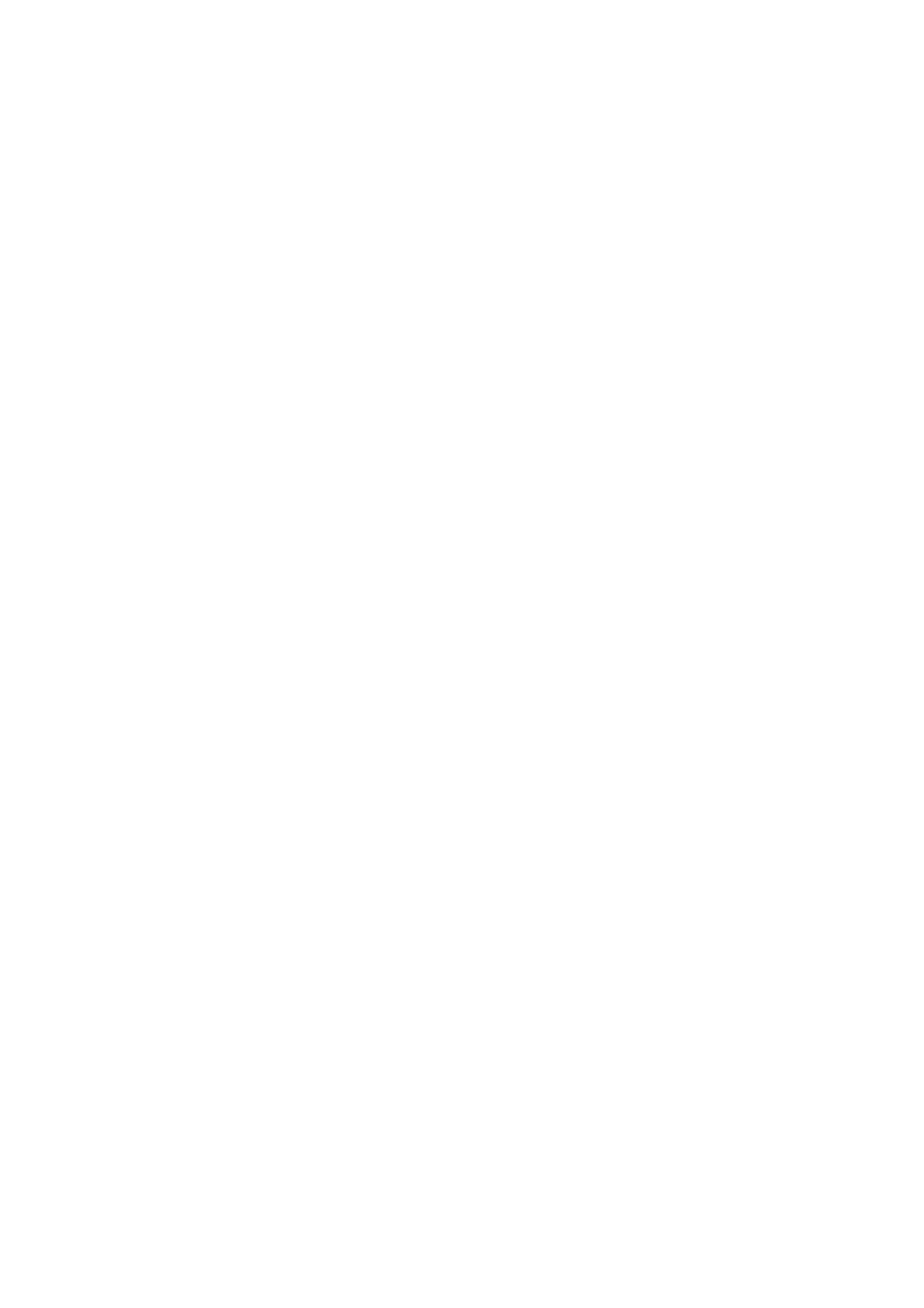

New South Wales

## **Crimes Legislation Amendment (Terrorism) Bill 2004**

No , 2004

#### **A Bill for**

An Act to amend the *Crimes Act 1900* and other Acts in connection with terrorist related offences and powers.

See also: *Sydney Opera House Trust Amendment Bill 2004*.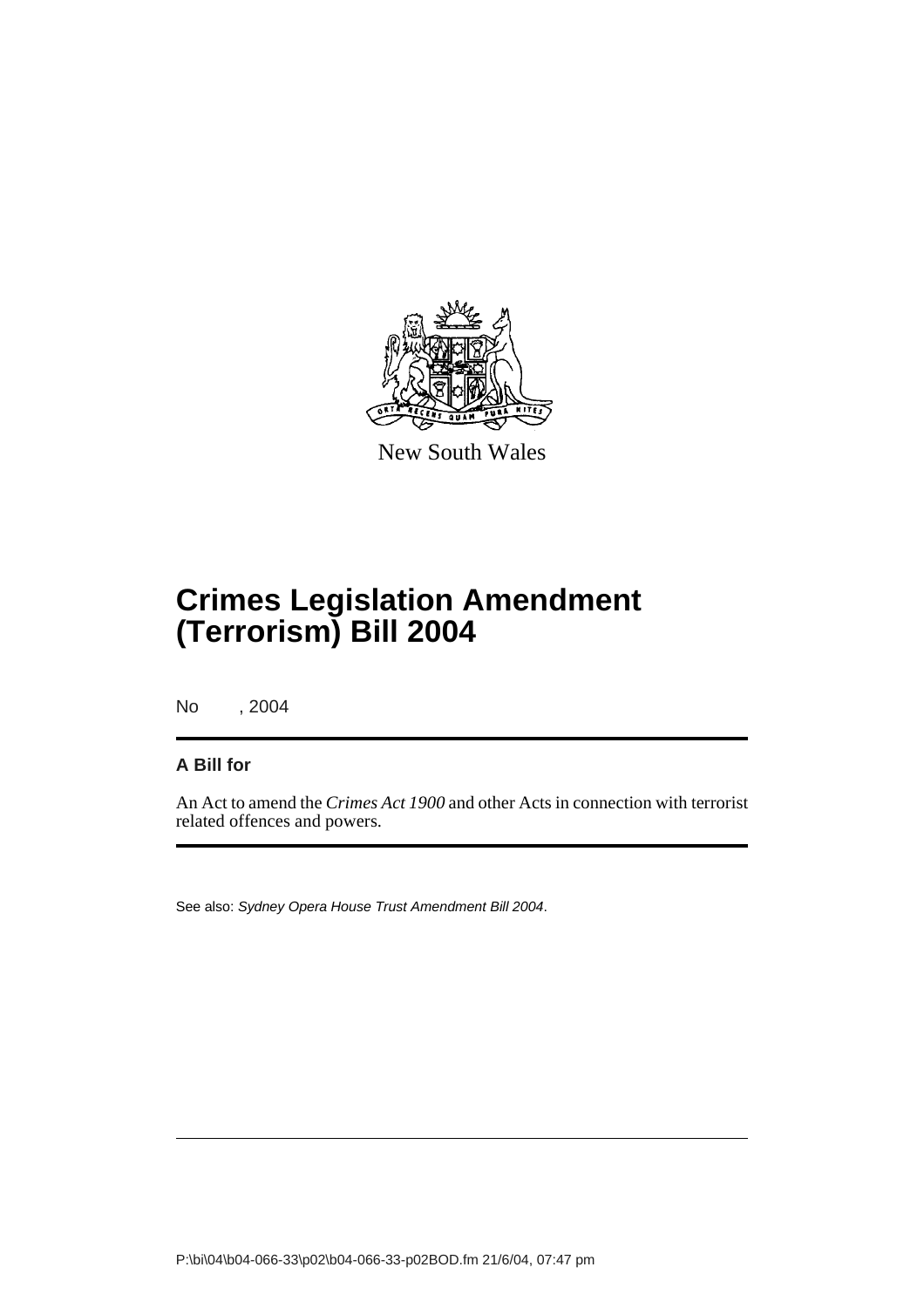| The Legislature of New South Wales enacts: |                                                                                                               | $\mathbf{1}$        |
|--------------------------------------------|---------------------------------------------------------------------------------------------------------------|---------------------|
| 1                                          | <b>Name of Act</b>                                                                                            | 2                   |
|                                            | This Act is the Crimes Legislation Amendment (Terrorism)<br>Act 2004.                                         | 3<br>$\overline{4}$ |
| $\mathbf{2}$                               | <b>Commencement</b>                                                                                           | 5                   |
|                                            | This Act commences on the date of assent, except as provided by<br>(1)<br>subsection $(2)$ .                  | 6<br>$\overline{7}$ |
|                                            | Sections 3 and 4, and Schedules 1 and 2, commence on a day or days<br>(2)<br>to be appointed by proclamation. | 8<br>9              |
| 3                                          | Amendment of Crimes Act 1900 No 40                                                                            | 10                  |
|                                            | The <i>Crimes Act 1900</i> is amended as set out in Schedule 1.                                               | 11                  |
| 4                                          | <b>Amendment of Criminal Procedure Act 1986 No 209</b>                                                        | 12                  |
|                                            | The Criminal Procedure Act 1986 is amended as set out in<br>Schedule 2.                                       | 13<br>14            |
| 5                                          | Amendment of Terrorism (Police Powers) Act 2002 No 115                                                        | 15                  |
|                                            | The Terrorism (Police Powers) Act 2002 is amended as set out in<br>Schedule 3.                                | 16<br>17            |
| 6                                          | Amendment of State Emergency and Rescue Management Act 1989<br><b>No 165</b>                                  | 18<br>19            |
|                                            | The State Emergency and Rescue Management Act 1989 is<br>amended as set out in Schedule 4.                    | 20<br>21            |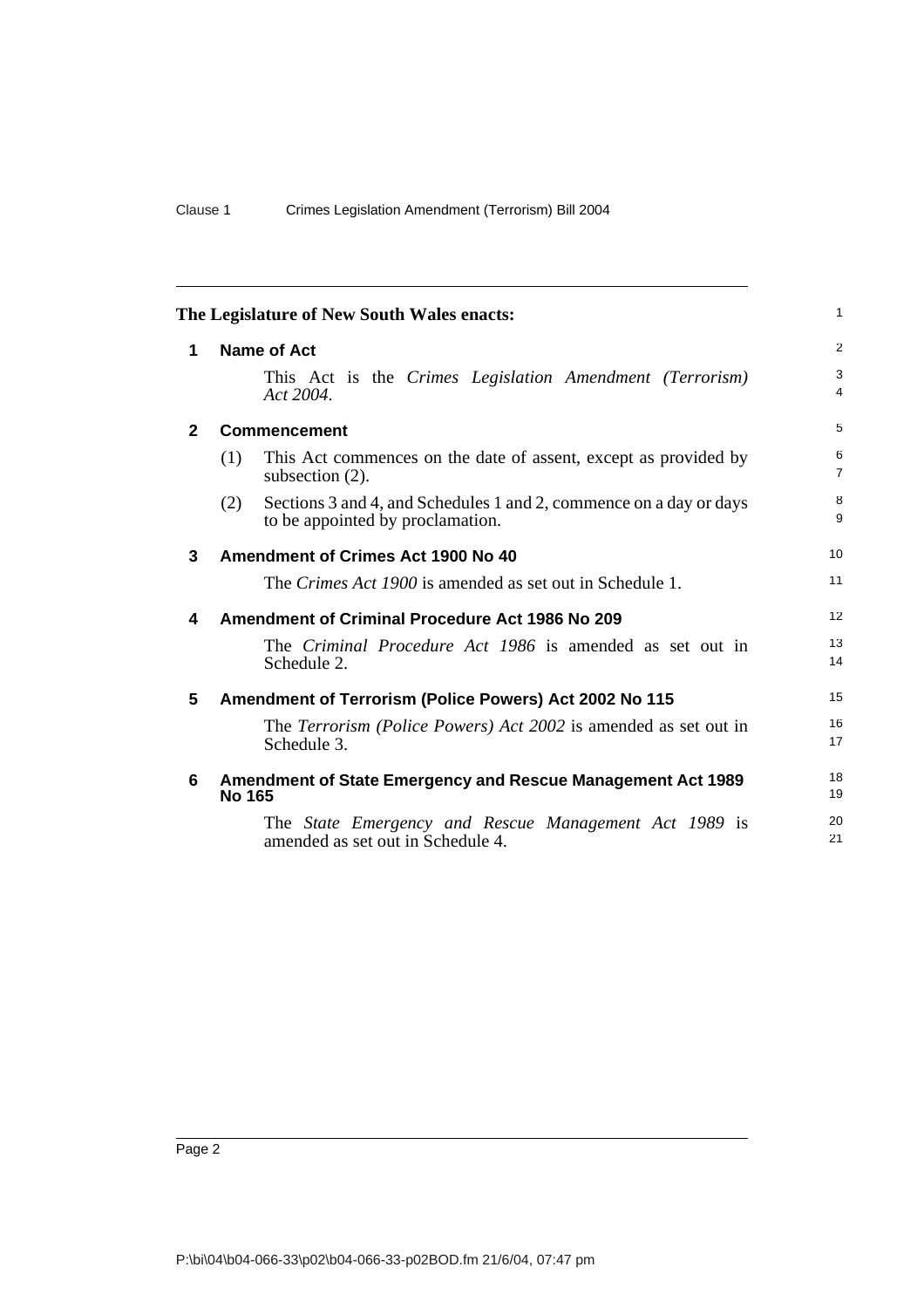Amendment of Crimes Act 1900 Schedule 1

|     |                                         |                   | <b>Schedule 1 Amendment of Crimes Act 1900</b><br>(Section 3)                                                                                                                                                                                                                                                | $\mathbf{1}$<br>$\overline{2}$           |
|-----|-----------------------------------------|-------------------|--------------------------------------------------------------------------------------------------------------------------------------------------------------------------------------------------------------------------------------------------------------------------------------------------------------|------------------------------------------|
| [1] |                                         |                   | <b>Section 4 Definitions</b>                                                                                                                                                                                                                                                                                 | 3                                        |
|     |                                         |                   | Insert at the end of the section:                                                                                                                                                                                                                                                                            | $\overline{4}$                           |
|     |                                         | (7)               | A reference in any offence under this Act to causing any<br>poison or other destructive or noxious thing to be<br>administered to or taken by any person includes a reference to<br>causing any person to inhale, take or be exposed to the poison<br>or thing by its release into the person's environment. | 5<br>6<br>$\overline{7}$<br>$\,8\,$<br>9 |
| [2] |                                         | <b>Section 48</b> |                                                                                                                                                                                                                                                                                                              | 10                                       |
|     |                                         |                   | Omit the section. Insert instead:                                                                                                                                                                                                                                                                            | 11                                       |
|     | 48                                      |                   | Causing explosives to be placed in or near building,<br>conveyance or public place                                                                                                                                                                                                                           | 12 <sup>2</sup><br>13                    |
|     |                                         | (1)               | A person who causes an explosive to be placed in or near:                                                                                                                                                                                                                                                    | 14                                       |
|     |                                         |                   | a building, or<br>(a)                                                                                                                                                                                                                                                                                        | 15                                       |
|     |                                         |                   | (b)<br>a vehicle, vessel, train or other conveyance, or                                                                                                                                                                                                                                                      | 16                                       |
|     |                                         |                   | a public place,<br>(c)                                                                                                                                                                                                                                                                                       | 17                                       |
|     |                                         |                   | with the intention of causing bodily harm to any person, is<br>guilty of an offence.                                                                                                                                                                                                                         | 18<br>19                                 |
|     |                                         |                   | Maximum penalty: Imprisonment for 14 years.                                                                                                                                                                                                                                                                  | 20                                       |
|     |                                         | (2)               | A person commits an offence under this section whether or<br>not:                                                                                                                                                                                                                                            | 21<br>22                                 |
|     |                                         |                   | any explosion occurs, or<br>(a)                                                                                                                                                                                                                                                                              | 23                                       |
|     |                                         |                   | any bodily harm is caused.<br>(b)                                                                                                                                                                                                                                                                            | 24                                       |
| [3] |                                         |                   | Section 55 Possessing or making explosives or other things with<br>intent to injure                                                                                                                                                                                                                          | 25<br>26                                 |
|     |                                         |                   | Omit "five years". Insert instead "10 years".                                                                                                                                                                                                                                                                | 27                                       |
| [4] |                                         |                   | Part 3B, heading                                                                                                                                                                                                                                                                                             | 28                                       |
|     | Insert "explosives," before "firearms". |                   | 29                                                                                                                                                                                                                                                                                                           |                                          |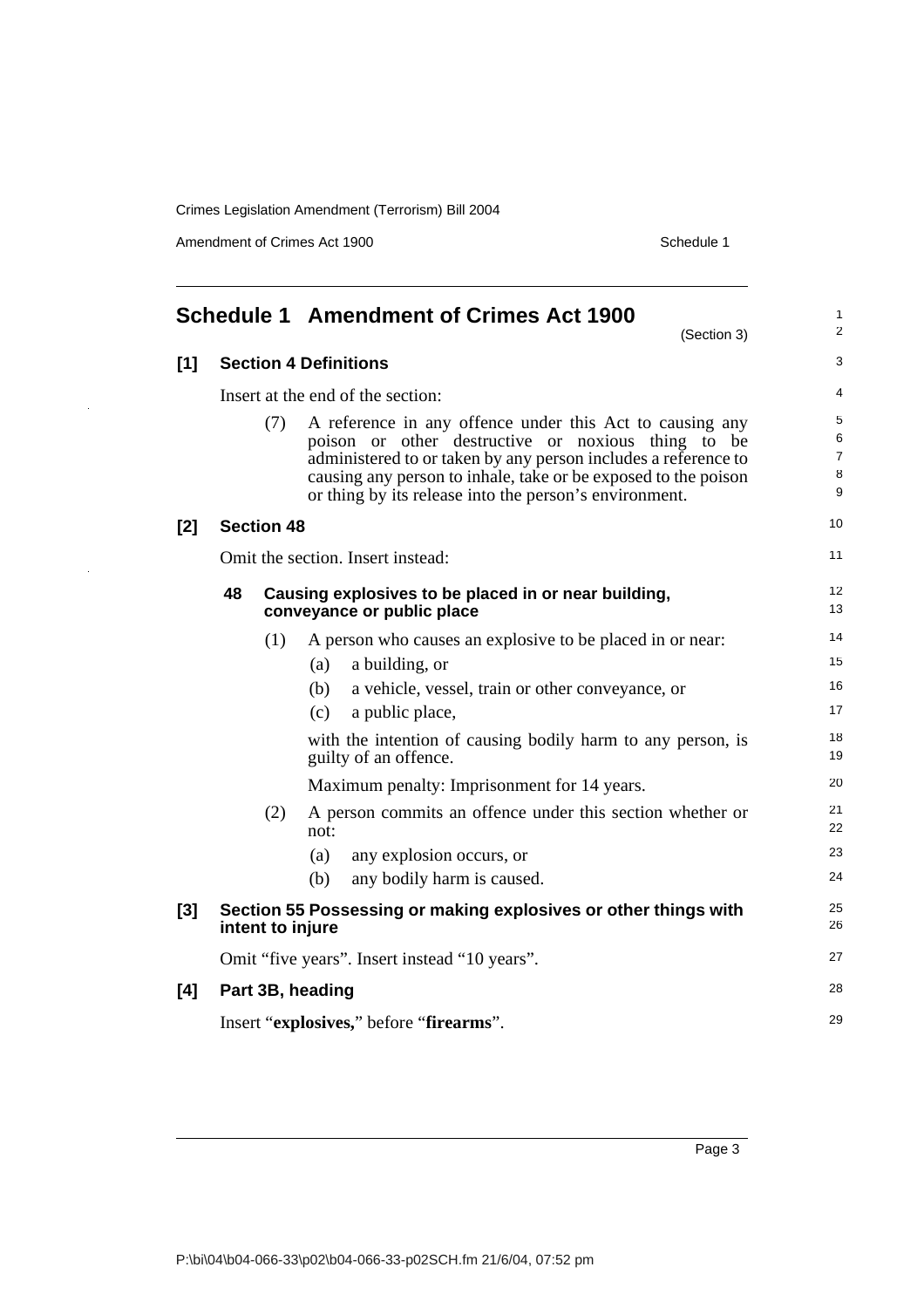Schedule 1 Amendment of Crimes Act 1900

 $\mathbb{Z}$ 

| [5]   |             | <b>Section 93FA</b> |                                                                                                                                                                                                                                           | 1                    |
|-------|-------------|---------------------|-------------------------------------------------------------------------------------------------------------------------------------------------------------------------------------------------------------------------------------------|----------------------|
|       |             |                     | Insert after section 93F:                                                                                                                                                                                                                 | 2                    |
|       | <b>93FA</b> |                     | Possession or making of explosives                                                                                                                                                                                                        | 3                    |
|       |             | (1)                 | A person who possesses an explosive in a public place is<br>guilty of an offence.                                                                                                                                                         | 4<br>5               |
|       |             |                     | Maximum penalty: Imprisonment for 5 years.                                                                                                                                                                                                | 6                    |
|       |             | (2)                 | A person who possesses or makes an explosive, under<br>circumstances that give rise to a reasonable suspicion that the<br>person did not possess or make the explosive for a lawful<br>purpose, is guilty of an offence.                  | 7<br>8<br>9<br>10    |
|       |             |                     | Maximum penalty: Imprisonment for 2 years or 50 penalty<br>units, or both.                                                                                                                                                                | 11<br>12             |
|       |             | (3)                 | An offence against subsection (2) is a summary offence.                                                                                                                                                                                   | 13                   |
|       |             | (4)                 | A person is not guilty of an offence against subsection (1)<br>or $(2)$ for possessing or making an explosive if the person<br>satisfies the court that he or she had a reasonable excuse for<br>doing so or did so for a lawful purpose. | 14<br>15<br>16<br>17 |
| [6]   |             |                     | Section 200 Possession etc of explosive or other article with<br>intent to destroy or damage property                                                                                                                                     | 18<br>19             |
|       |             |                     | Omit "is liable to imprisonment for 3 years".                                                                                                                                                                                             | 20                   |
|       |             |                     | Insert instead "is liable (if the article is an explosive) to imprisonment for<br>7 years or (if the article is not an explosive) to imprisonment for 3 years".                                                                           | 21<br>22             |
| $[7]$ |             |                     | <b>Section 203A Definitions</b>                                                                                                                                                                                                           | 23                   |
|       |             |                     | Insert at the end of the definition of <i>public facility</i> :                                                                                                                                                                           | 24                   |
|       |             |                     | a public computer system, including a computer system<br>(e)<br>used for the operation of a public facility, for the<br>provision of banking services or for other services to<br>the public.                                             | 25<br>26<br>27<br>28 |
| [8]   |             |                     | Section 545D Unlawful making or possession of explosives                                                                                                                                                                                  | 29                   |
|       |             |                     | Omit the section.                                                                                                                                                                                                                         | 30                   |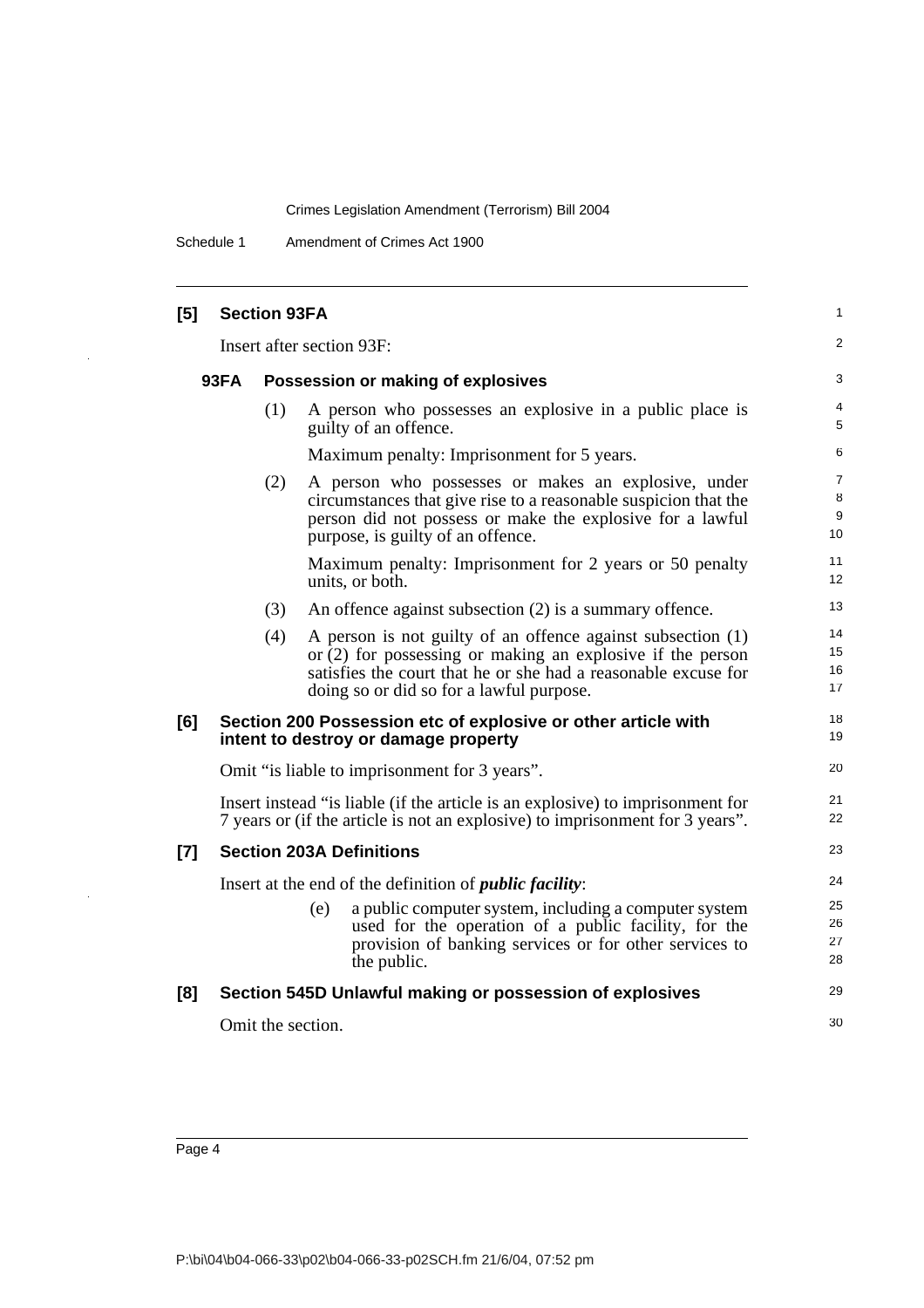Amendment of Crimes Act 1900 Schedule 1

| [9]  | Section 545E Possession of dangerous articles other than<br>firearms                             | $\mathfrak{p}$      |
|------|--------------------------------------------------------------------------------------------------|---------------------|
|      | Omit the section and insert it (re-numbered as section 93FB) in<br>appropriate order in Part 3B. | 3<br>$\overline{4}$ |
| [10] | Section 357 Searching for and seizing fireams etc                                                | 5                   |
|      | Omit "section $545E$ " from section $357(1)$ (b).                                                | 6                   |
|      | Insert instead "section 93FB".                                                                   | 7                   |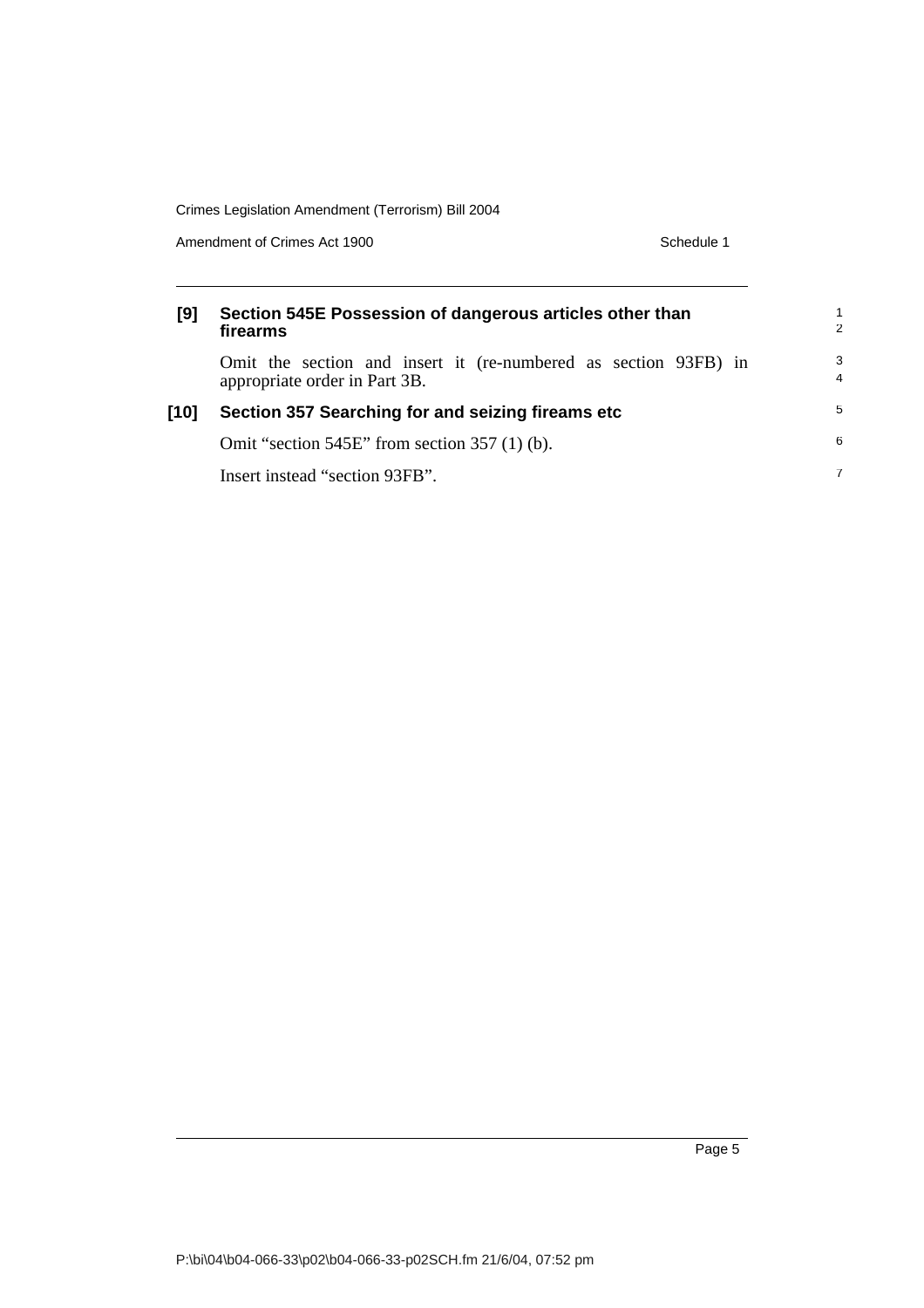| Schedule 2 | Amendment of Criminal Procedure Act 1986 |  |  |
|------------|------------------------------------------|--|--|
|            |                                          |  |  |

|  | 1986<br>(Section 4)                                      | Schedule 2 Amendment of Criminal Procedure Act |                | 1<br>-2 |
|--|----------------------------------------------------------|------------------------------------------------|----------------|---------|
|  |                                                          | -3                                             |                |         |
|  | Schedule 1 Indictable offences triable summarily         |                                                | $\overline{4}$ |         |
|  | Insert "93FA (1)," after "section" in item 6 of Table 2. |                                                | -5             |         |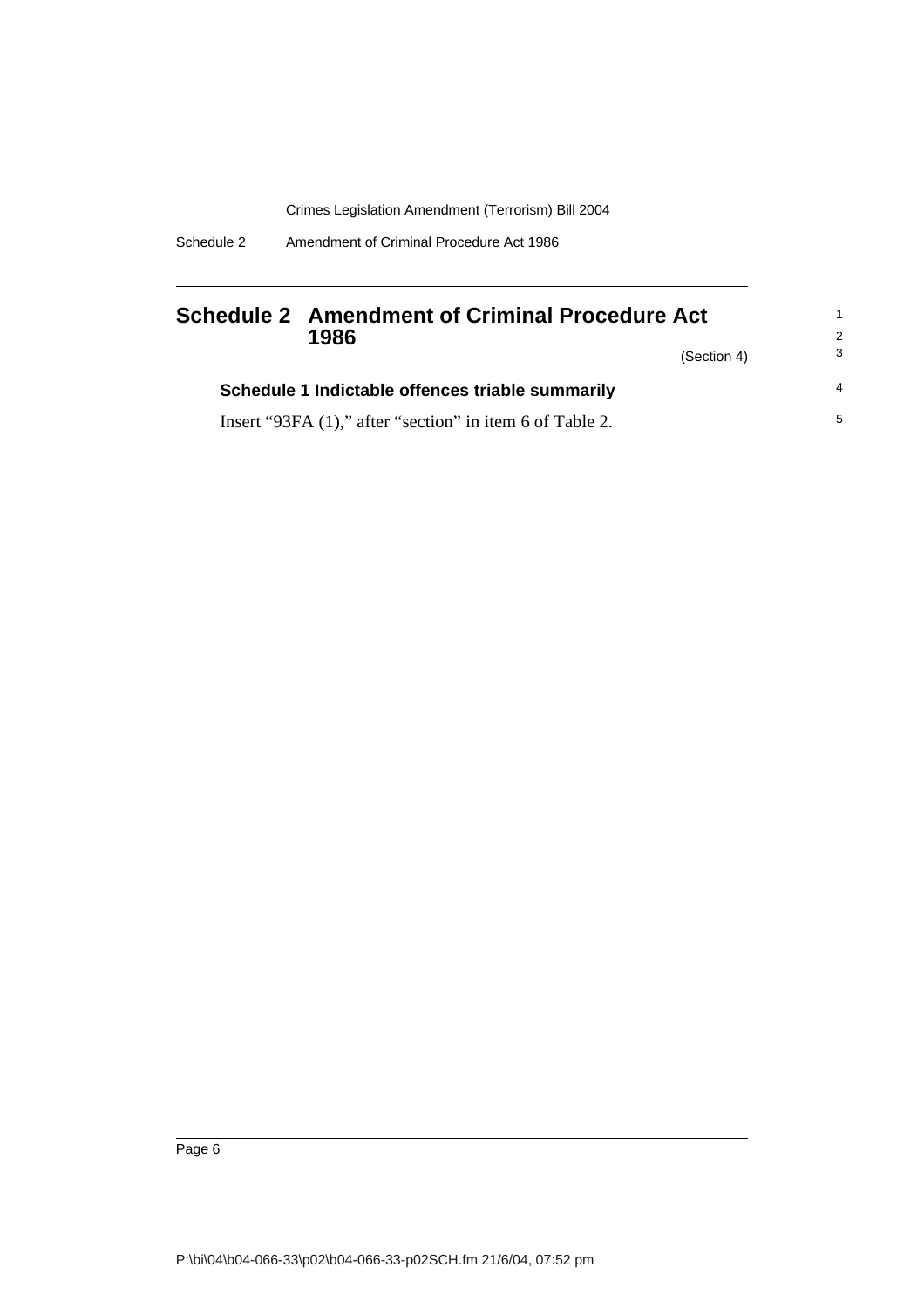Amendment of Terrorism (Police Powers) Act 2002 Schedule 3

|     |            |                    | <b>Schedule 3 Amendment of Terrorism (Police Powers)</b><br><b>Act 2002</b><br>(Section 5)                                                                                                                                                                                                         | $\mathbf{1}$<br>$\sqrt{2}$<br>3 |
|-----|------------|--------------------|----------------------------------------------------------------------------------------------------------------------------------------------------------------------------------------------------------------------------------------------------------------------------------------------------|---------------------------------|
| [1] |            |                    | Section 5 Authorisation of special powers to prevent terrorist acts                                                                                                                                                                                                                                | 4                               |
|     |            |                    | Omit "an imminent threat of a terrorist act" from section 5 (a).                                                                                                                                                                                                                                   | 5                               |
|     |            |                    | Insert instead "a threat of a terrorist act occurring in the near future".                                                                                                                                                                                                                         | 6                               |
| [2] |            | <b>Section 14A</b> |                                                                                                                                                                                                                                                                                                    | $\overline{7}$                  |
|     |            |                    | Insert after section 14:                                                                                                                                                                                                                                                                           | 8                               |
|     | <b>14A</b> |                    | Power to give directions to government agencies                                                                                                                                                                                                                                                    | 9                               |
|     |            | (1)                | The Commissioner of Police or other police officer referred to<br>in section 8 may, for the purposes of facilitating the exercise<br>of the special powers conferred by this Act, give a<br>government agency directions with respect to the exercise of<br>the powers or functions of the agency. | 10<br>11<br>12<br>13<br>14      |
|     |            | (2)                | The government agency is authorised and required to comply<br>with the direction.                                                                                                                                                                                                                  | 15<br>16                        |
|     |            | (3)                | In this section:                                                                                                                                                                                                                                                                                   | 17                              |
|     |            |                    | government agency includes a government department, a<br>public or local authority, a State owned corporation and any<br>member or officer of any such department, authority or<br>corporation, but does not include a parliamentary or judicial<br>body or its members or officers.               | 18<br>19<br>20<br>21<br>22      |
| [3] |            | <b>Section 19A</b> |                                                                                                                                                                                                                                                                                                    | 23                              |
|     |            |                    | Insert after section 19:                                                                                                                                                                                                                                                                           | 24                              |
|     | <b>19A</b> |                    | Cordon around target area                                                                                                                                                                                                                                                                          | 25                              |
|     |            | (1)                | A police officer may, for the purposes of stopping and<br>searching under this Part persons, vehicles or premises in a<br>target area, place a cordon around the target area or any part<br>of it.                                                                                                 | 26<br>27<br>28<br>29            |
|     |            | (2)                | A cordon may include any form of physical barrier, including<br>a roadblock on any road in or in the vicinity of the target area.                                                                                                                                                                  | 30<br>31                        |